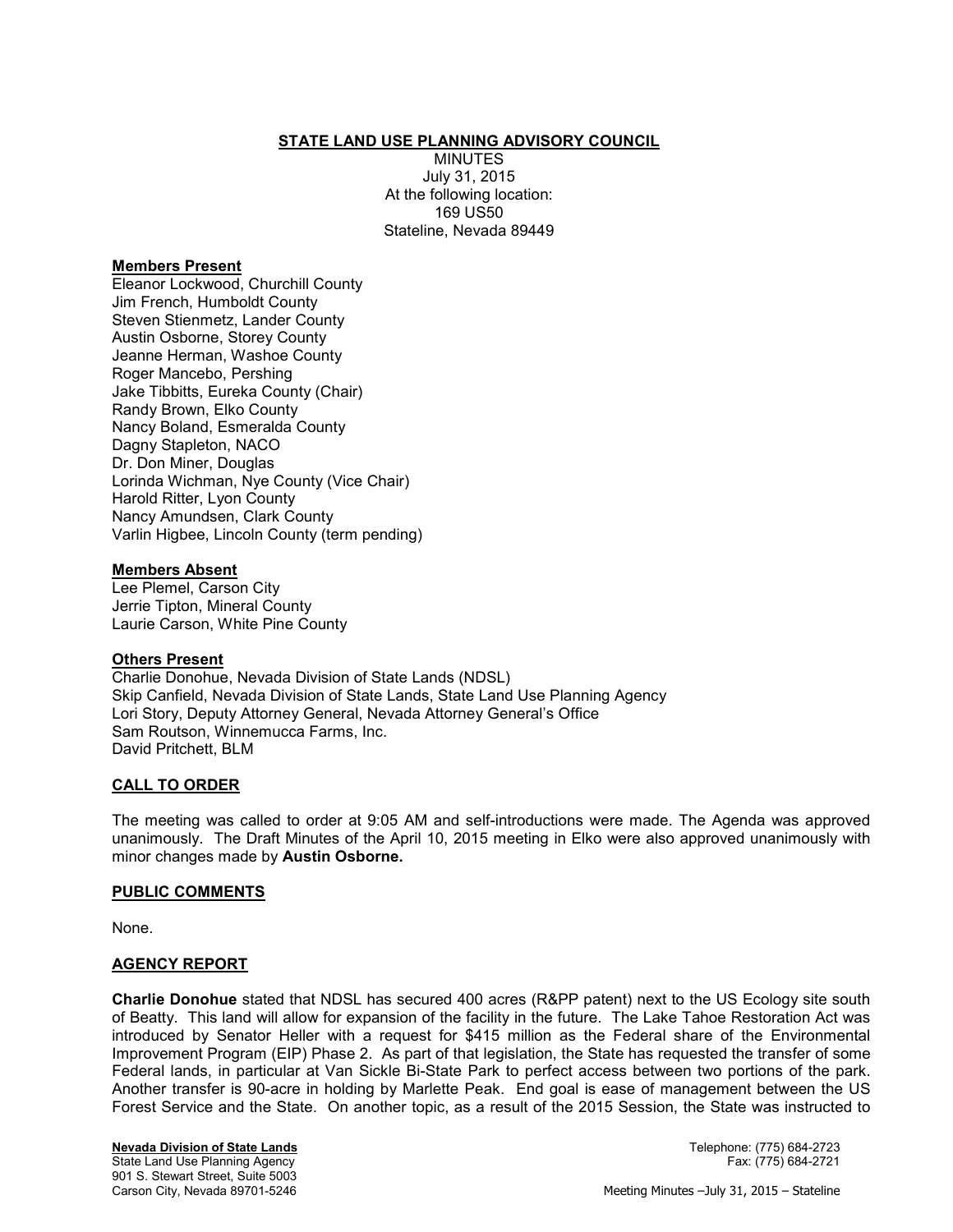dispose of a number of properties. AB 202 transferred the old National Guard facility in Hawthorne to Mineral County. Guard activities at the site had been inactive for years and Mineral County could better use the facility. AB 404 transferred a number of underutilized Nevada Division of Forestry fire stations to the counties. One vacant site was transferred to Storey County in the Virginia City Highlands. Kyle Canyon station was transferred to Clark County as well as one station (Mt. Rose) in Washoe and one in Elko.

# **TAHOE CHAMBER ACTIVITIES**

**Steve Teshara, Tahoe Chamber of Commerce, Sustainable Communities Advocates, and Jason Drew, Tahoe Chamber of Commerce** presented some highlights of Tahoe Chamber activities:

A focus of the Chamber is to develop, promote and represent businesses on the south shore, in both states. High priorities are creating a strong local economy and representing businesses with government. The Chamber has formed a government affairs committee recognizing that in the Tahoe basin there has been a lot of planning in the past, with all kinds of vision documents. Problem was that these processes were driven by government and special interest groups, little focus was given to the business community perspective. The Tahoe Future 2020 document was developed by the Chamber to better address this disconnect and provide a business community vision. TRPA recently conducted their Regional Plan update, however it is currently in litigation. The business community recognized they had to be proactive in these types of updates, get engaged and involved early. Funds were raised to do an outreach campaign. The Chamber provided tangible examples of how previous policy positively or negatively affected the business community, to help guide new policies in the update. Chamber goal was to balance economic development needs with environmental protection needs.

Keeping track of Federal issues in the basin is a challenge as well, 78% of the basin is federally managed. Tracking is done through the Lake Tahoe Partnership, a diverse membership. The Lake Tahoe Restoration Act is a prime example of Federal legislation that must be carefully tracked and supported. This act has expired and the partnership has been working to get it reauthorized. There are two versions currently under Congressional review. Funding authorized from a new act would implement the Environmental Improvement Program (EIP), linked to the TRPA requirement to maintain environmental thresholds. EIP lays out a Federal share, California and Nevada shares, local government shares, and private sector share. Chamber's role is to help ensure all the partners have the financial resources to participate in their share of the EIP.

The Basin is a metropolitan planning organization (MPO). The transportation planning challenge in the Basin is magnified by the amount of national and international tourism. However, the Basin does not meet the Census Bureau criteria for a "full" MPO. The Basin receives planning funds, but no money to do projects. S1647 is in Congress now to, among other things, address the funding shortfall by making the Basin into an actual MPO.

# **TAHOE EIP**

**Elizabeth Kingsland, Program Manager, Nevada Tahoe Resource Team** gave an update on activities associated with her program:

## **Summary of Power Point:**

## *Tahoe Environmental Improvement Program*

- *NRS 321: The Division may establish and carry out programs to preserve, restore and enhance the natural environment of the Lake Tahoe Basin.* 
	- *1986 Tahoe Basin Act: \$31 million for sensitive property protection and erosion control*
	- *1996 Tahoe Bond Act: \$20 million for erosion control and restoration*
	- *1999 Lake Tahoe Basin Act: Authorized \$56.4 million to complete NV share of EIP Phase I*
	- *2009 Assembly Bill 18: Authorized \$100 million to complete NV share of EIP Phase II*

## *Nevada Tahoe Resource Team*

- *Multi-Agency team housed in State Lands to protect the environment of Lake Tahoe* 
	- *Members include State Lands, State Parks, Forestry, & Wildlife; Other State partners include NDEP, NDOT & NTCD*
	- *Coordinate closely with Local, State, and Federal partners*

#### **Nevada Division of State Lands** Telephone: (775) 684-2723

State Land Use Planning Agency Fax: (775) 684-2721 901 S. Stewart Street, Suite 5003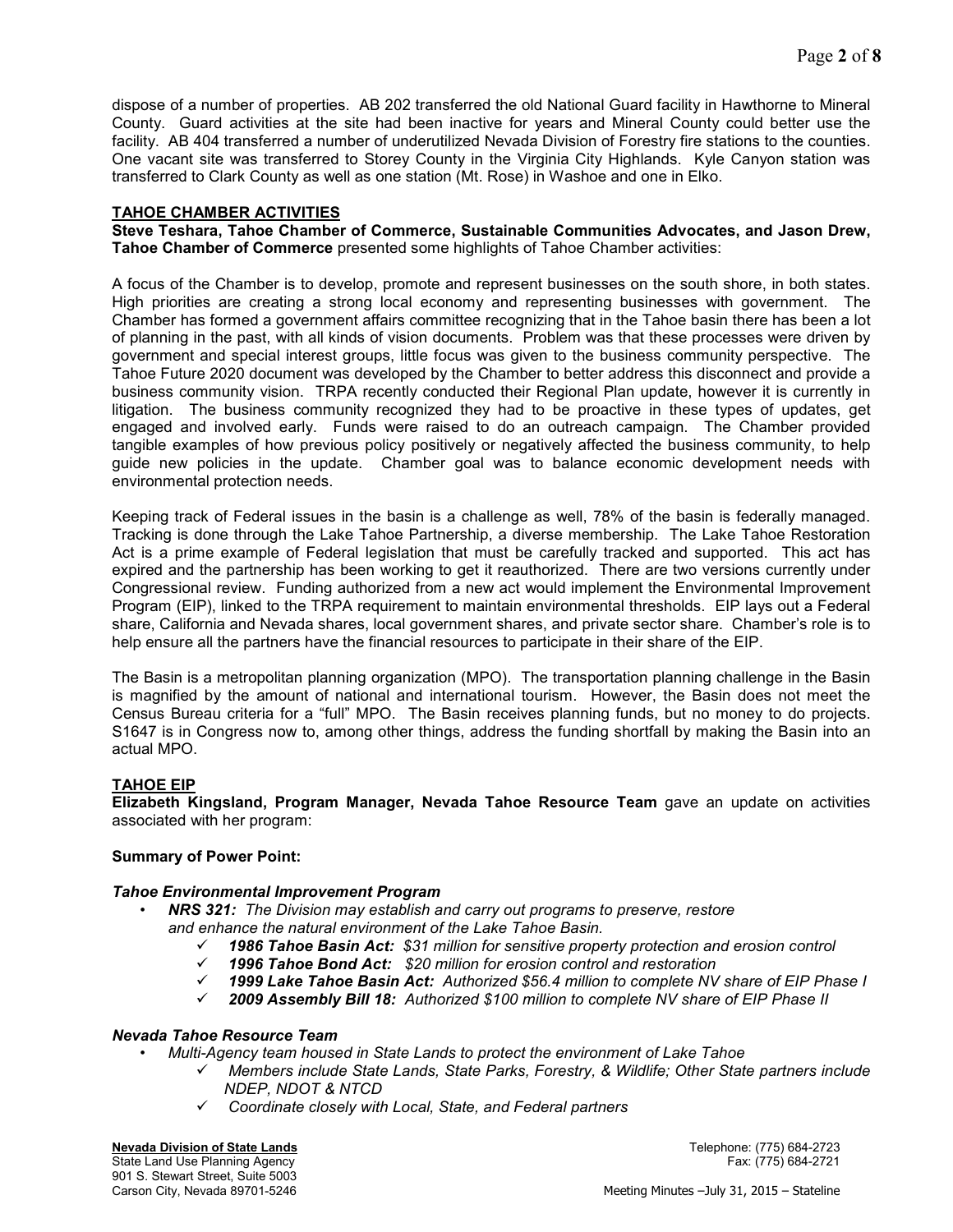*Funded and implemented 130 projects in Nevada, of over 445 projects basin-wide since 1997* 

# *Program Focus: Fuels Reduction*

- *2 Team Foresters work to create a seamless fire safe landscape in the Tahoe Basin* 
	- *Leverage State funds against more than \$2.7 million federal SNPLMA funds (9 grants)* 
		- *Coordinate with Local Fire Protection Districts and USFS*
	- *Cost-effectively engage NDF fire crews for large projects in Lake Tahoe Nevada State Park*
	- *65% of critical landscapes within Lake Tahoe State Park have received fuels treatment*

## *Program Focus: Water Quality*

- *Team Specialist works with local jurisdictions, NDOT, USFS, and private parties* 
	- *Over \$61 million in stream restoration, storm water treatment, and erosion control projects*
	- *Leverage Federal, local and private environmental restoration and transportation funds*
	- *Create comprehensive solutions encompassing public and private parcels*
	- *55 miles of roads treated preventing millions of pounds of sediment from reaching the Lake*
	- *Investment in aquatic invasive treatment, research and planning efforts*

## *Program Focus: Parks*

- *Exceptional recreational access at Sand Harbor, North Canyon/Spooner, Van Sickle & Cave Rock* 
	- *Infrastructure investments at Cave Rock for enhanced accessibility and visitor enjoyment, water quality improvements and scenic enhancements*
	- *Upgrades to North Canyon, Tunnel Creek and Marlette roads for recreational access and improved water quality treatment*
	- *Facility improvements at Sand Harbor including new scenic overlooks, a boat ramp extension and new comfort stations*
	- *Coordination on the implementation of the Stateline to Stateline Bikeway*

## *High Priority Projects*

• *Funded projects are under way; unfunded projects were previously identified but are on hold due to lack of Nevada bonding capacity.* 

*Funded SR 28 East WQIP Central Incline WQIP Phase II East Incline Village WQIP* 

*Zephyr Cove GID WQIP Burke Creek Restoration* 

*North Canyon Creek Restoration construction* 

*Lake Tahoe Nevada State Park Fuels* 

*Third and Incline Creek Restoration Phase IV* 

*Cave Rock Recreation Enhancements Phase I and II* 

*Sand Harbor Comfort Station Construction* 

*Highway 50 Phase B Water Quality Improvement Project* 

## *Unfunded*

*Incline Village Water Quality Improvement Projects Tunnel Creek Road Water Quality Improvements Sand Harbor, Lake Tahoe Nevada St. Park Boat Parking Cave Rock Recreation Enhancements Phase III Sand Harbor Comfort Station Construction Phase II-VIII* 

# *Positioning for Future EIP Success*

- *The established EIP partnership collaborates and leverages funds across multiple layers to achieve critical environmental goals.*
- *674 miles of roadways and 55,690 forest acres treated; nationally recognized AIS Program launched*
- *Lake Tahoe Restoration Act effort continues with input from Federal Advisory Committee (LTFAC) bill was introduced*
- *Support of research and project implementation to enhance the near-shore of Lake Tahoe*
- *Partners in the Lake Tahoe Basin Multi-Jurisdictional Fuel Reduction & Wildfire Prevention Strategy*
- *Nevada's share of the EIP is committed as bonding capacity allows for sales*
- *Public-private partnerships like the Tahoe Fund to build broad support for the EIP*

**Nevada Division of State Lands** Telephone: (775) 684-2723 State Land Use Planning Agency 901 S. Stewart Street, Suite 5003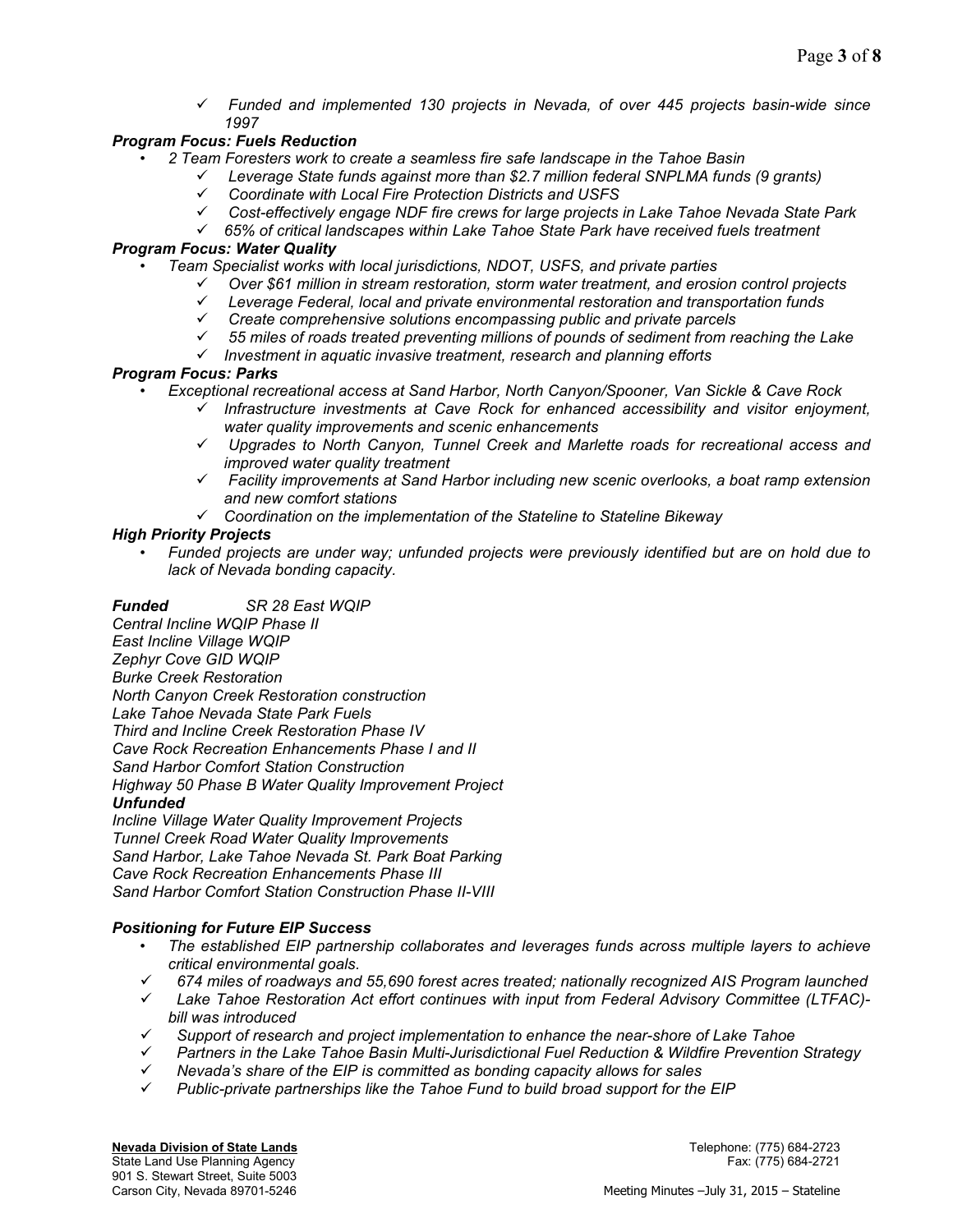# **NEVADA STATE ENGINEER UPDATE**

**Rick Felling, Deputy Administrator, Nevada Division of Water Resources** 

# **Summary of Power Point on Nevada Drought Forum:**

- *Need* 
	- *Current conditions*
	- *Forecasts*
	- *Goals and objectives* 
		- *Build on activities of Drought Response Committee*
		- *Incorporate findings of WGA Drought Forum Final Report*
		- *Gather input from stakeholders*

• *Drought Summit* 

*September 21-23, 2015* 

- *Nevada Legislative Building* 
	- *Prepare a final report to the Governor*

## *May 2015*

- *State agencies provide summary of current and planned actions, and related authorities pertaining to drought to Nevada Drought Forum*
- *Municipal water providers and Federal agencies provide summary of current and planned actions related to drought and drought conditions to the Nevada Drought Forum*

*June 2015* 

- *Nevada Drought Forum Summarizes Agency Reports of Current Action*
- *Western Governors' Drought Forum Final Report Released*
- *July and August 2015* 
	- *Nevada Drought Forum outlines topics and objectives for stakeholder discussions, and issues additional call for specific information*
	- *Interested stakeholders respond to call for information from Nevada Drought Forum and provide Nevada Drought Forum current actions and challenges relevant to WGA drought recommendations*

*September 2015* 

• *21-23: Drought Summit in Carson City* 

*November 1, 2015* 

- *Nevada Drought Forum delivers final written report to the Governor*
- *Eight-member committee*
- *Three Drought Forum public meetings* 
	- *June 11 Carson City* 
		- *Organization and planning*
		- *Review of current conditions*
	- *July 17 Las Vegas* 
		- *Presentations by Gaming, Tourism, Industry, Mining, Energy*
		- *Conservation practices implemented for many years and have resulted in significant reductions in water use*
		- *Need a regulatory framework that is flexible*
		- *Air-cooled power plants*
		- *Need more incentives*

*Current and Planned Actions: State Agencies* 

- *CRC NV Allocation 300,000 afa* 
	- *Lowest Lake Mead storage in 78 years Current Elev. 1076 ft (lowest since 1937)* 
		- *1050 1075 ft: 287,000 afa*
		- *1025 1050 ft: 283,000 afa*
		- *< 1025 ft: 280,000 afa*
	- *Hydro power impacts*
	- *Department of Agriculture* 
		- *Heavily impacted by ongoing drought*

#### **Nevada Division of State Lands** Telephone: (775) 684-2723

State Land Use Planning Agency Fax: (775) 684-2721 901 S. Stewart Street, Suite 5003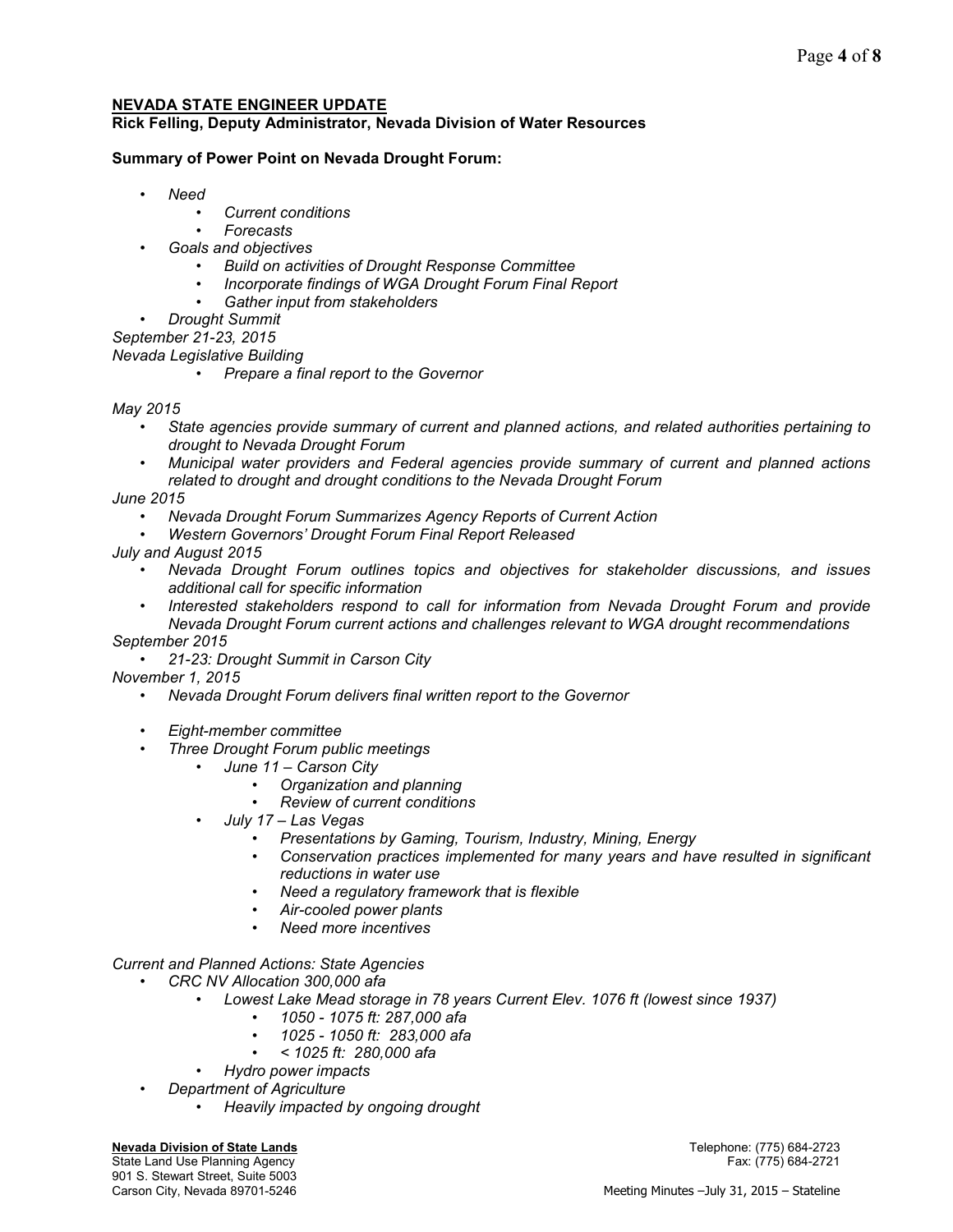- *Promoting increase in efficiency through technology*
- *Department of Wildlife* 
	- *Increasing assessment of water supplies for wildlife*
	- *Prioritize new construction, emergency water hauls*
	- *Reducing wetlands acreage at WMAs*
	- *Numerous wildlife-specific issues and actions*

*Current and Planned Actions: State Agencies* 

- *Division of Emergency Management* 
	- *Monitors drought status and publishes monthly drought situation report*
- *Division of Environmental Protection* 
	- *Increased use of treated wastewater*
	- *Increase in projects to augment drinking water supplies*
- *Division of Water Resources* 
	- *Significantly reduced surface water supplies/increased groundwater pumping*
	- *Expediting change applications for water rights*
	- *Groundwater curtailment Orders for Walker River in 2015 and 2016* 
		- *Increased staff presence to audit groundwater usage, enforce meter requirements, identify illegal uses*
	- *Held public workshops throughout State*
	- *Increased level of scrutiny of pumpage and crop inventories*
- *Division of State Parks* 
	- *Lower lake levels and associated problems*

*Current and Planned Actions: Water Purveyors* 

- *Water purveyors generally well-prepared for drought*
- *Overall reduced supply* 
	- *Water levels declining in wells* 
		- *Increased pumping costs* 
			- *Decreasing production rates*
- *Increased use of storage reserves/groundwater*
- *Implementing mandatory and voluntary water reduction programs*
- *Extensive public outreach/workshops/community engagement*
- *Increase enforcement*
- *New projects to enhance supply (ASR, importation)*
- *Purveyors utilizing solely groundwater better able to weather short-term drought due to relatively large storage of aquifers*

#### *Current and Planned Actions: Federal Agencies*

- *BLM* 
	- *Have Drought EAs*
	- *Initiating management actions grazing limitations, water supply*
- *USDA* 
	- *Inundated with requests for drought disaster assistance*
	- *Livestock and forage loss, water restoration, Livestock Assistance Program*
	- *Reductions in livestock use (USFS)*
	- *Wildfire risk/preparedness*

#### *Nevada Drought Forum information: http://drought.nv.gov/*

#### **Discussion/Questions:**

**Jake Tibbitts** asked if the pumpage and crop inventories by basin/county figures were consumptive or overall pumpage of groundwater. **Rick Felling** said that the pumpage inventories are based on a compilation of commercial, municipal, irrigation and domestic. A surface water use estimate will be available by September 2015. Mining is the only category that is broken out for consumptive pumpage. Most of the mining use is for dewatering.

State Land Use Planning Agency 901 S. Stewart Street, Suite 5003<br>Carson City, Nevada 89701-5246

**Nevada Division of State Lands** Telephone: (775) 684-2723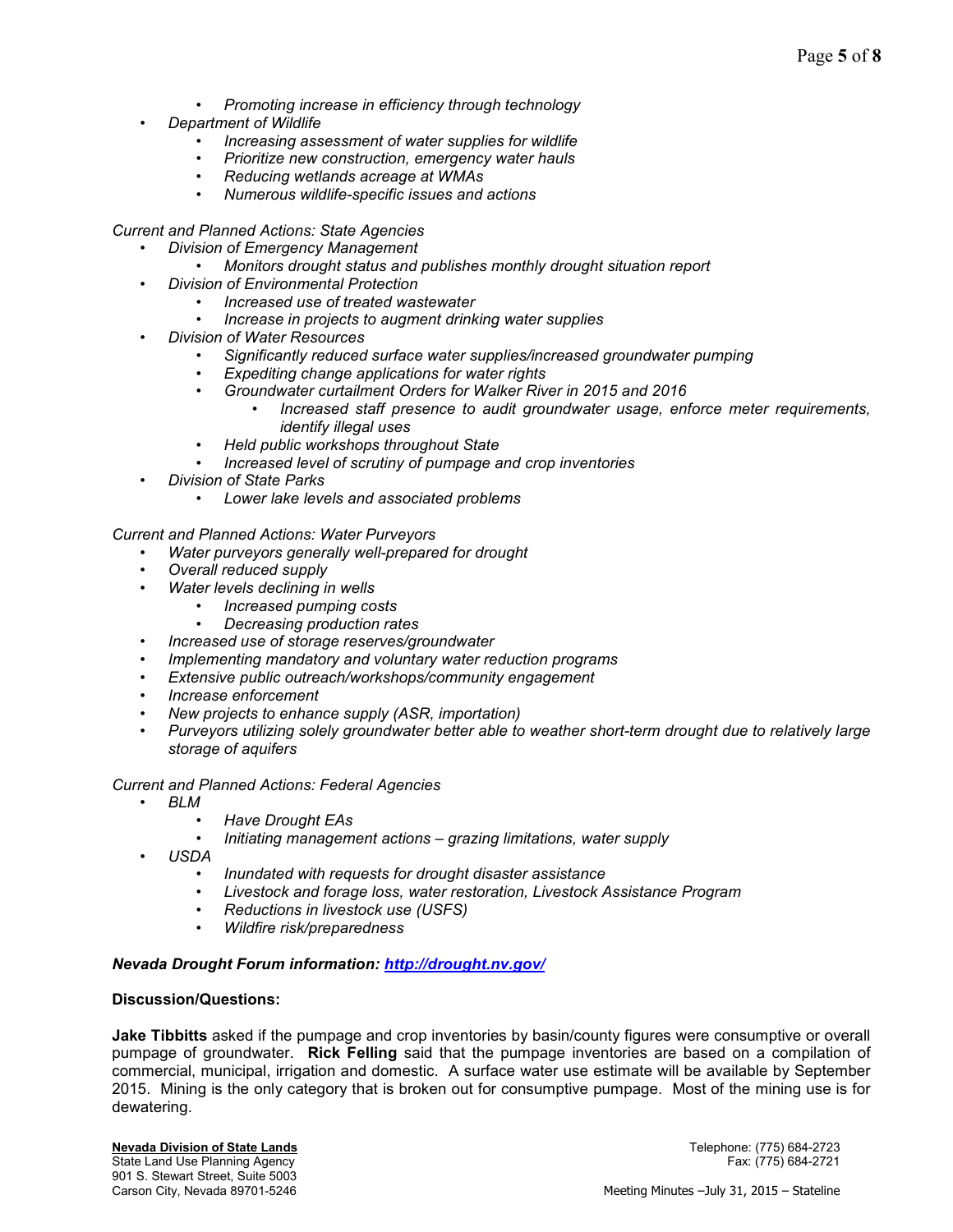**Nancy Boland** asked about stock water use. **Rick Felling** said that pumping for stock water is almost never metered but the assumption is the stock consume all of the water. Figures are based on "duty" estimates.

**Eleanor Lockwood** asked about the public process for aquifer storage and recovery (ASR) where in times of surplus, water is put in the ground for use later. **Rick Felling** said there are three existing ASRs in the Reno area. The Truckee Meadows Water Authority has two new projects under review for ASR at Spanish Springs and South Truckee Meadows. There is a permit process and protest process, criteria are established by statute.

## **Summary of Power Point on AB198:**

## *Assembly Bill 198*

- *Requires Legislative Committee on Public Lands to conduct a study concerning water conservation and alternative sources of water for Nevada communities, to include, without limitation, a comprehensive review of:* 
	- *Issues relating to water resources in this State* 
		- *Studies quantifying water use* 
			- *surface water resources*
			- *groundwater resources*
			- *increased water supply through conservation*
		- *The total consumptive use of water in this State in gallons per capita per day*
		- *Efforts that may be taken to ensure equitable apportionment of groundwater in basins shared with adjacent states*
	- *Alternative sources of water, including* 
		- *Desalination*
		- *Interbasin transfers of groundwater*
		- *Conservation of water in agricultural and urban areas*
		- *Cloudseeding*
		- *Reuse* 
			- *Wastewater*
			- *Gray water*
			- *Rain water*
	- *Submit a report of findings and recommendations by February 1, 2017 to LCB for the 79th legislative session*
- *Committee has not taken any action at this time*
- *Possible formation of sub-committee*
- *May wait until after Drought Forum to gain additional focus*
- *Not to be confused with AB 455* 
	- *Legislative Committee on Public Lands Bill*

*Directs the Legislative Commission to appoint a committee to conduct an interim study regarding the present and future supplies of water and allocation levels in this State* 

### **Discussion/Questions:**

**Austin Osborne** asked why the Division of Water Resources does not place a moratorium on domestic wells and cited the severe well problems in Virginia City Highlands. **Rick Felling** replied that there is no permit required to drill a well on an existing, legally created lot and the well can pump 2 acre feet per year.

**Jim French** asked how the Division of Water Resources curtailment order on the Walker River could affect Senator Reid's efforts for Walker Lake restoration. **Rick Felling** replied that there is no link since the curtailment order is groundwater and Senator Reid's efforts deal with federally managed surface water.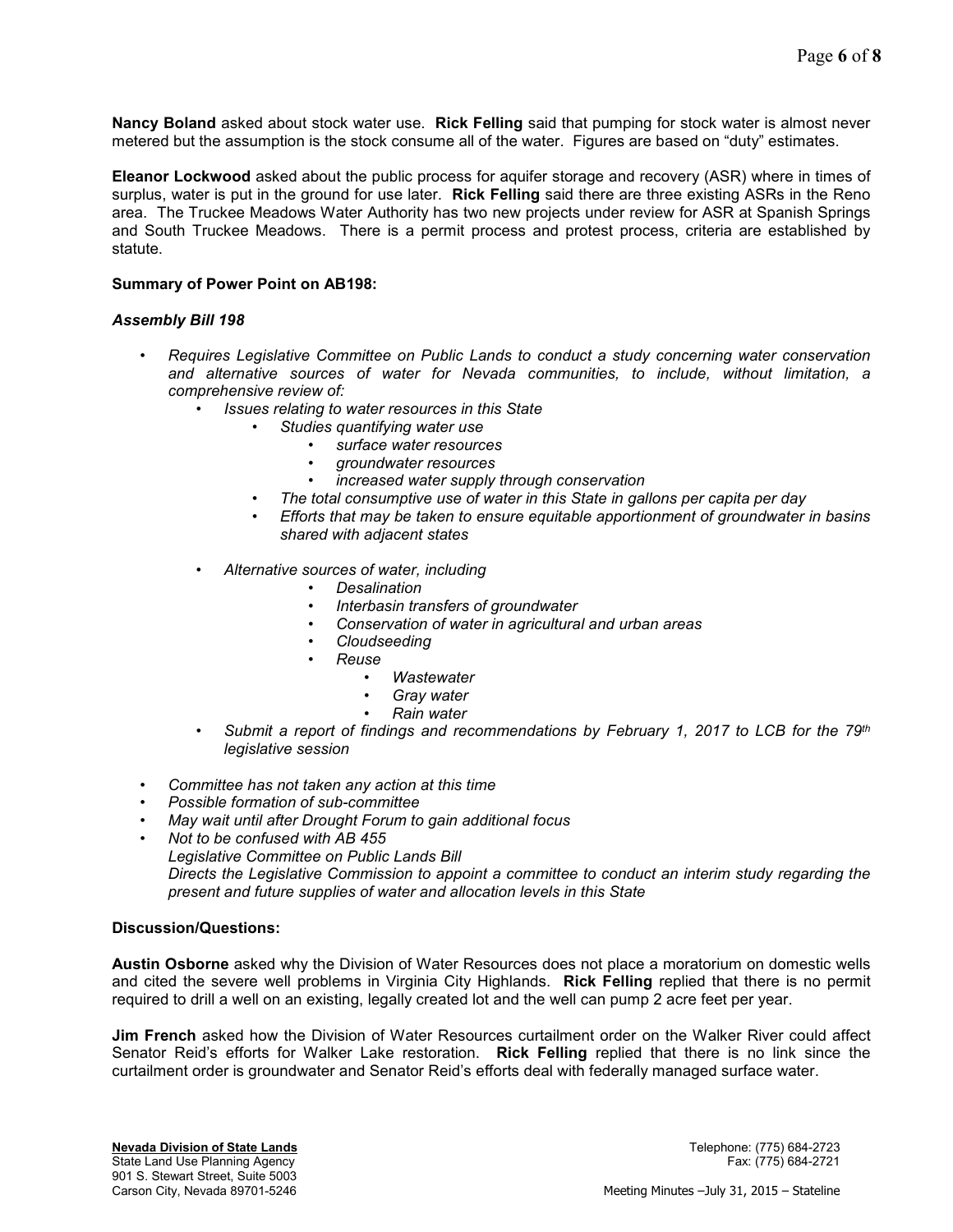## **ACEC PROCEDURES**

The SLUPAC members held a roundtable discussion on ACECs. **Skip Canfield** reviewed ACEC information provided to SLUPAC. **Nancy Boland** stated that SLUPAC would be a good avenue for addressing ACECs since the BLM does not listen to the counties. **Varlin Higbee** used the example of Ash Springs being closed contrary to the desires of Lincoln County. A number of members expressed frustration with the NEPA consultation process and the need to remove ACEC designations in some instances. A discussion was held on formalizing the definition of an ACEC on Federal and State lands, developing a mechanism, process and criteria for reviewing ACECs, if one is proposed, and sending a letter to the Governor stating that SLUPAC will look forward to reviewing ACEC proposals in the future after careful development of the process and criteria. This topic will be a standing item on future agendas as the process is developed.

# **RS 2477 ROADS**

The SLUPAC members held a roundtable discussion on RS2477 roads as a result of SB456 to develop a consistent protocol for all of Nevada's counties for perfection of those rights-of-way through quiet title or other means. SB456 designates SLUPAC, in coordination with NACO and the State Attorney General's office to conduct this process. **Jake Tibbitts** stated that it is very important to have the State as a partner because the statute of limitations is different for a county or individual versus a state, making it more favorable to have the State involved.

The RS2477 1866 mining law simply said "rights of way are hereby granted" in establishing roads. In 1976, FLPMA essentially overruled that law for BLM lands. The Tenth Circuit decision (and Ninth Circuit concurrence) said that Federal agencies are not required to recognize those rights unless adjudicated in Federal Court. Before October 1976 (FLPMA), any road constructed was considered a valid and existing right. Since then it has been difficult for counties to assert their right for roads.

A discussion ensued on how to develop the process and protocol. **Lorinda Wichman** detailed Nye County's exhaustive mapping process for over 5000 miles of roads and explained the County's protocol and Procedures Manual as an example. All 1900 roads that were mapped have a file that includes all information required by State law. Each file was prepared with the intent that if there was a challenge, the issues could be put in front of a judge for summary judgement, rather than spending taxpayer money on quiet title action. US Forest Service reserve date of 1906 was also considered in the development of the procedures and files, to address roads on US Forest Service lands.

**Jake Tibbitts** suggested outreach to the Utah public lands coordination office to make a presentation to SLUPAC, held at NACO so that videoconferencing can be utilized. Utah has set most of the case law and would be a good place to start. **Dagny Stapleton** stated that NACO, as a partner under SB456, could accommodate that request.

**Varlin Higbee** stressed that the process needs to be "bottom up" approach with strong local voice. The roads in question belong to the county and were built by the county or private equipment, not the Federal government.

**Eleanor Lockwood** stressed the importance in identifying the qualifying roads first so that once the RMP update is completed and BLM moves into the travel management planning phase, the counties can be ready to work with them on mapping and including the roads. Also it is important to know how to keep the counties in the loop as planning and decisions are being made.

**Jake Tibbitts** said that getting every county to the status of Nye County in mapping and road identification would be a good goal, and having the information recorded with the State. Ultimately it will be up to each county to determine how far they want to go and if court is an option.

**Charlie Donohue** asked about NDOT involvement. **Lorinda Wichman** said it would be beneficial to have staff from NDOT at a future meeting and mentioned that Nye County had been working with **Bob Madewell.**  SB49 of the 2011 Session *"allows a county to file a map that includes a county road located on a certain rightof-way constitutes the establishment of the existence and location of a right-of-way that is open for public use;*